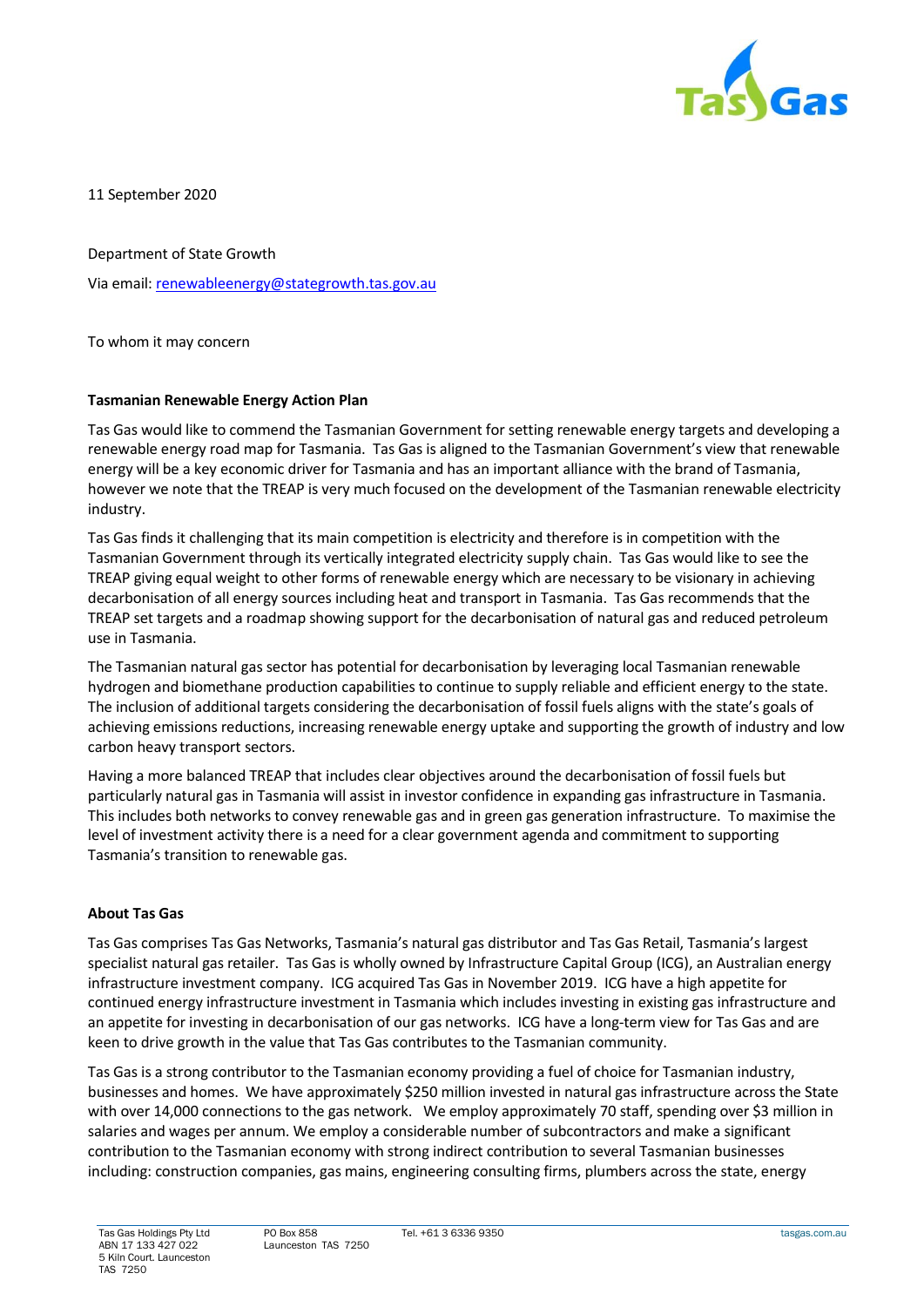consultants, appliance retailers, home building industry to name a few.

### **Overview**

As a significant investor in Tasmania with \$250m of natural gas infrastructure and an appetite for continued investment, Tas Gas wants to work closely with the Tasmanian Government, Australian Government, local governments, Tasmanian business community and the broader community of Tasmania to transition from being a conveyer of fossil fuel based gas to homes, business and industry to a conveyer of renewable gas. This is to align to increased customer interest in receiving renewable gas, to contribute towards Tasmania's carbon emissions reduction and to align our aspirations with those of the State Government and the people of Tasmania that Tasmania to be leading in sustainability.

Gas is an important energy source in Tasmania providing Tasmania's largest industries with significant heating load capability that is not able to be replicated economically and with the same control qualities with electricity. Gas is a fuel of choice for Tasmanian's in their homes and in their businesses as a heating source and to create ambience in replacement of wood fires. Gas, during its introduction into Tasmania was a significant contributor to the reduction in the States emissions by replacing coal in a number of large industrial applications.

Tasmania is unique in comparison to other Australian energy jurisdictions in that the vertically integrated electricity utilities remain fully owned by the State. As such, the State and Tas Gas find themselves in competition with each other on several energy fronts. Whilst the provisions around "competitive neutrality" apply, Tas Gas as a significant investor in Tasmania, is concerned that the Tasmanian Government may unwittingly use its position to favour its own business ventures to its detriment. For Tasmania to be leading in renewable energy it needs to be visionary in setting aggressive targets across all energy sources and ensure that all parties are treated equitably.

To this end it is noted that the Tasmanian Renewable Action Plan (TERAP) appears to be predominantly focused on Electricity. It does little to recognise the other forms of energy such as petroleum (oil) based products such as petrol, diesel, aviation fuel, LPG and the role that coal still plays in the state.

According to the Australian Energy Update 2019 which uses data from 2017-18, renewable energy represented 42% of Tasmanian's primary energy consumption with oil comprising 34%, gas 12% and coal 10%<sup>1</sup>. This data shows that if Tasmania is to be leading in renewable energy, it needs to provide support to companies such as Tas Gas and other fossil fuel providers to decarbonise. Only then will Tasmania be truly leading in renewable energy, not just renewable electricity.

The TREAP is silent on the growing roles of home solar, home batteries, electric and hydrogen vehicles etc and the continual merging and interplay between these developing technologies. Whilst the future of these is unknown the plan should recognise the necessity to create an environment to allow alternative commercially driven outcomes to thrive. Tasmania with its high levels of renewables could be an international test bed and adopter of world leading innovation in a range of renewable energy initiatives.

## **Renewable/Green Gaseous Fuels**

From the Tasmanian Climate Change Office's Tasmanian's Greenhouse Gas Emissions 2017 Fact Sheet<sup>2</sup>, most of Tasmania's emissions come from agriculture, industrial processes, direct combustion and transport. With the right policies, support and initiatives, Tas Gas is well positioned to be an enabler of emissions reduction in Tasmania via:

the capture of fugitive emissions from wastewater, industry, agriculture and general waste through anaerobic digestion where the collection of organic matter is centralised and processed to capture gas that would otherwise go to atmosphere. This gas could be injected into our gas networks as a substitute for natural gas to be used by Tasmanian's in their homes and by Tasmanian business and industry; and, or

<sup>1</sup> <https://www.energy.gov.au/publications/australian-energy-update-2019>

<sup>&</sup>lt;sup>2</sup> http://www.dpac.tas.gov.au/ data/assets/pdf file/0010/473761/TCCO\_Fact\_Sheet\_-

Greenhouse Gas Accounts 2017.pdf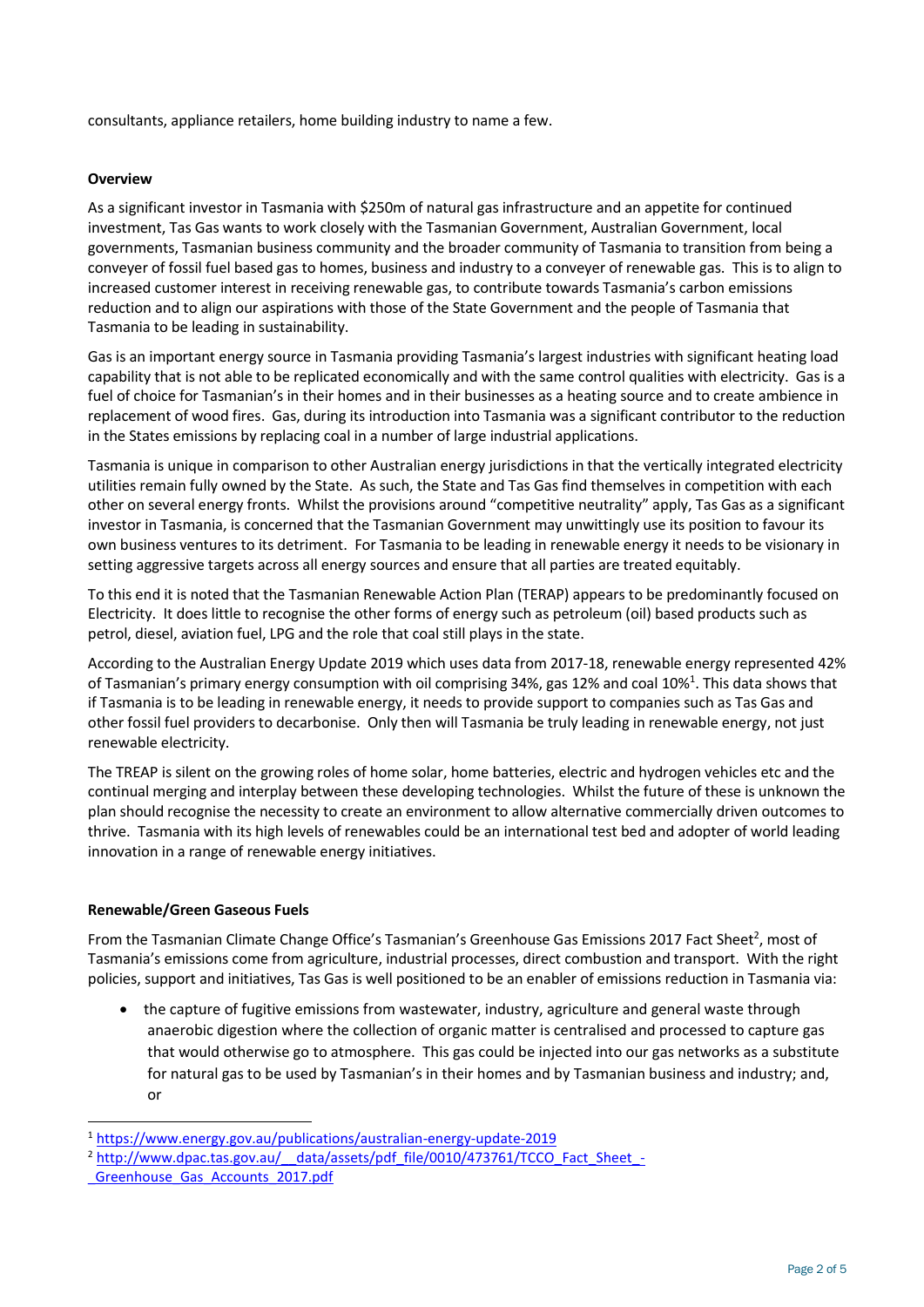• substitution of natural gas for locally produced renewable hydrogen which also supports State Growth's Tasmanian Renewable Hydrogen Action Plan and the funding commitment of \$50m towards a Tasmanian hydrogen economy.

These initiatives would have a significant impact in reducing Tasmania's overall greenhouse gas emissions and push Tasmania to the forefront of a renewable energy showcase state for the world.

Hydrogen generation would enable the substitution of a range of green house emitting fuel sources in Tasmania with the most significant impact being used as a replacement for diesel in heavy transportation (trucks, buses, ferries, ships) and as a diesel replacement in remote area power stations. With the planned growth in renewable electricity, the use of Tasmania's gas infrastructure provides significant opportunity for the capture of excess electricity for conversion into hydrogen, injected into our gas networks that is then used by Tasmanian industry. Hydrogen can also be stored and used in hydrogen battery fuel cells to provide load firming services.

## **Energy security**

Tas Gas would like to see the TREAP acknowledge the ongoing role of natural gas as significant energy source in Tasmania. Tasmania has witnessed the important role that gas played in keeping the lights on during the recent drought and Basslink outage. While the objectives of the TREAP are for Tasmania to be completely reliant on renewable electricity by 2022, from an energy security point of view and to attract diverse industries, it makes sense for Tasmania to ensure that it offers a range of renewable energy generation options.

Tasmania's largest industries are reliant on natural gas a fuel source. It is not economically or commercially viable for these industries to transition to electricity as a single energy source. From an energy security point, the availability of gas at the right price and on a firm basis is critically important to these industries. A gas shortage on the mainland that significantly increases the natural gas price, a significant issue with the Victorian Longford gas processing facility that limits the availability of gas or sub-sea rupture of the Tasmanian Gas Pipeline are all significant threats to the viability of Tasmania's largest industries. These risks can be mitigated through the development of onshore renewable gas.

Like most of Australia, Tasmania is reliant on imported gases and fuels that enable a range of economic deliverables (for example mining, manufacturing and processing) and provide Tasmanian's with freedom of movement (for example, fuel for transport). Disruption to these supply chains could severely impact Tasmania. The development of onshore energy capability in renewable gas would increase Tasmania's economic independence and overall economic security which may be a future competitive advantage.

## **Benefit of co-existing gas and electricity infrastructure**

Energy Networks Australia's Gas Vision 2050<sup>3</sup> identified that the electricity required to replace the energy provided by our gas networks will require vast upgrades to electricity transmission and distribution infrastructure. If this was to occur, it would be as an additional cost to all Tasmanian's. It makes economical sense to maximise the utilisation of existing infrastructure to serve the diverse needs of the Tasmanian community at the lowest price.

With the advent of hydrogen fuel cell batteries there is increased capacity for hydrogen generation to both service customers on our existing gas networks and to supply energy to remote area power stations and gas networks. For example, instead of extending electricity networks to remote areas, independent power stations can be created powered by renewable electricity (wind & solar) with hydrogen fuelled battery storage providing base load reliability. The creation of remote power stations may negate the need for powerlines to go through world heritage areas and forests which will decrease the risk of bushfires and significant community outages when electricity infrastructure is damaged. A reduction in electricity transmission lines will further decrease the cost of capital that is recovered from all Tasmanians.

In the same vein, biogas can be both generated in scale for injection into our gas networks as a substitute for natural gas as well as being generated in smaller quantities for specific use such as to power remote farm

<sup>3</sup>[https://www.energynetworks.com.au/assets/uploads/decarbonising\\_australias\\_gas\\_networks\\_december\\_2017.pdf](https://www.energynetworks.com.au/assets/uploads/decarbonising_australias_gas_networks_december_2017.pdf)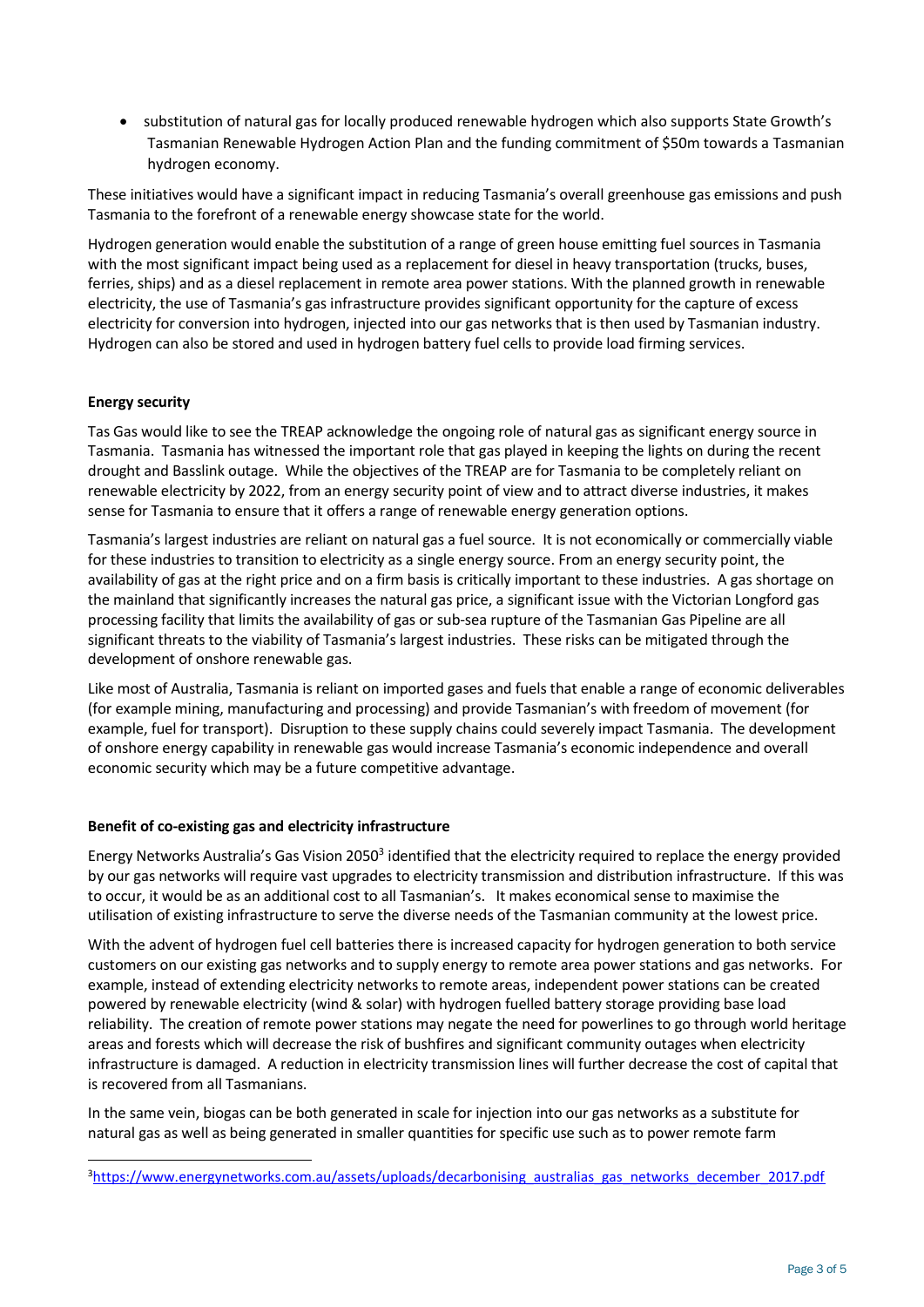operations such as dairy sheds, feed lots, and as a fuel for biogas tractors. The creation of a vibrant biogas industry in Tasmania can create more opportunities for Tasmanian communities and businesses operating in remote areas and further decrease the burden on electricity networks and therefore reduce the cost of our electricity networks for all Tasmanians.

Tas Gas believes that the availability of a vibrant renewable gas industry will compliment renewable electricity in attracting new industries to Tasmania that need energy diversity and want to be credibly sustainable.

A commitment to renewable energy diversification could provide Tasmania with a stronger ability to attract thought leaders in the development of renewable energy technology, solutions, enterprises and related opportunities. It will be important for the TREAP to address talent attraction to Tasmania and the development of on island thought leadership across all renewable energy sources.

Need for clarity in the TREAP about the future of the Tamar Valley Power Station

The TREAP sets a target for 100 per cent self-sufficiency in renewables by 2022. At present the Tamar Valley Power Station (TVPS) is a critical piece of energy security infrastructure for the state. Tas Gas finds the TREAP vague in its intent for the future operation of the TVPS. It is important that the Tasmania Government be as open and transparent as possible regarding the future of this asset as it has direct implications for the cost of transporting gas from Victoria to Tasmania for all other Tasmanian gas users. If there is an intent to change the operations of the TVPS once 100% self-sufficiency is achieved, this should be made clear to enable industry to understand the ramifications.

### **Our recommendations for TREAP**

Tas Gas recommends the following inclusions and or amendment to the TREAP:

- Give energy a definition. In the context that energy is used within the TREAP, it appears to mean electricity. For clarity, energy should be defined and the TREAP should be reformatted to focus on each energy source and initiatives specific to transitioning or increasing the renewable potential of that source.
- Give biomass a definition so it is clear what it is referring too. Biomass in Tasmanian parlance is often a surrogate for "Wood-chips". The TREAP should be explicit that biomass has a broader context incorporating waste from a number of sources including manufacturing, on farm waste, sewerage and waste-water/sewerage.
- Recognise the importance of gas as a fuel of choice for Tasmanian industry, business and residents.
- Recognise the new industries that may be attracted to Tasmania if renewable gas was available both that use gas and that are interested in developing new products and services off the back of green gas.
- Recognise the significant investment in natural gas infrastructure that exists and its linkages to Tasmania's largest industries.
- Recognise that a vibrant renewable gas industry in Tasmania would be complimentary to Tasmania's growing renewable electricity generation capability, including the role it could play in underpinning remote area renewable energy generation.
- Commit to setting a decarbonisation goal for natural gas by 2030 to increase Tas Gas's confidence for ongoing investment in infrastructure and development, both to increase the availability of gas supply through increased investment in infrastructure roll out in Tasmania as well as in initiatives to decarbonise.
- Commit to resourcing in State Growth for the development of a renewable gas industry plan that has buy in from the most senior levels.
- As part of a renewable gas industry plan, commit to attracting thought leadership talent to Tasmania that specialise in renewable gas generation to support the development of onshore renewable gas technology development and associated research and development activities that will provide Tasmania with a competitive advantage.